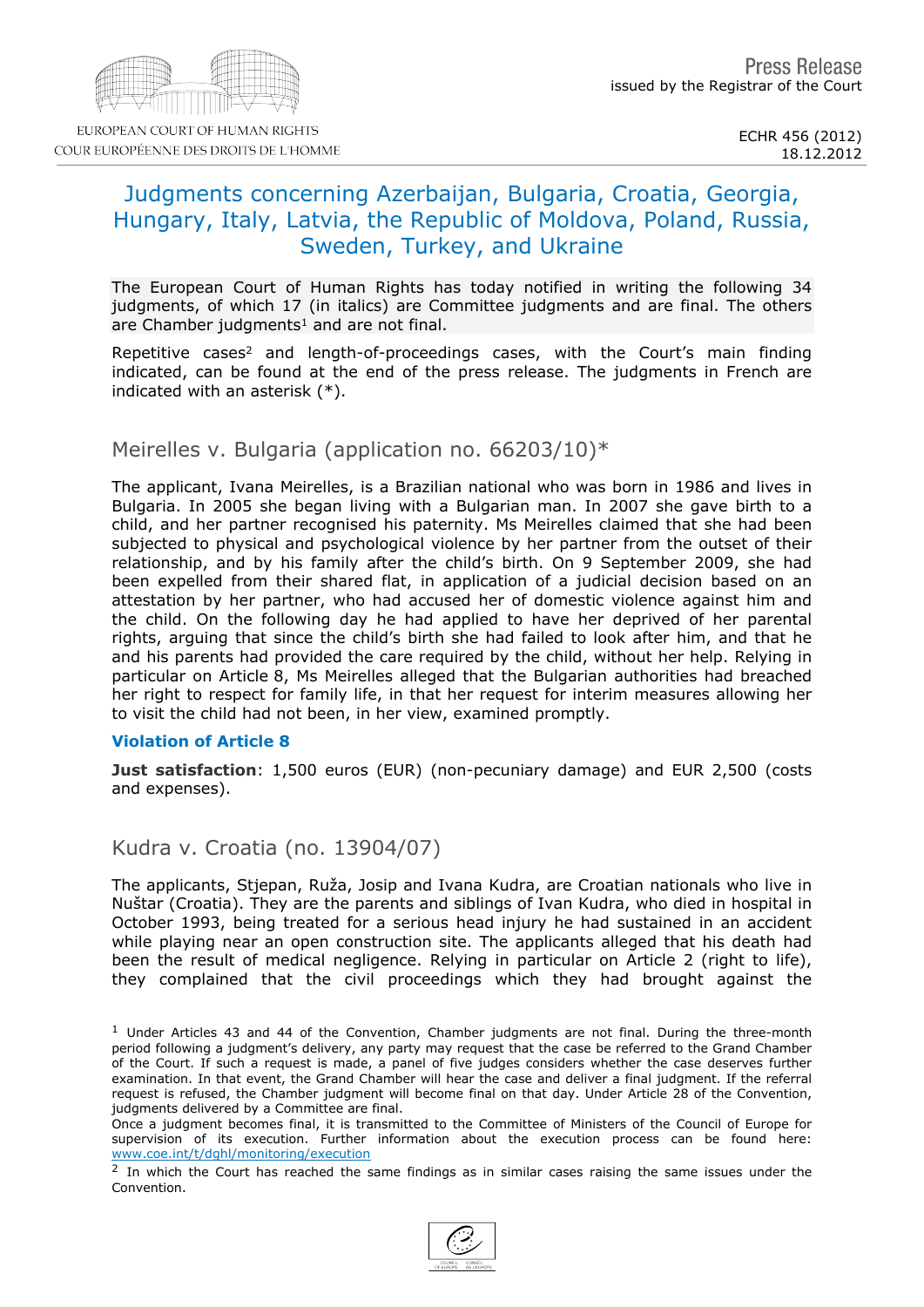construction company, the investors responsible for the construction site and against the hospital had failed to meet the requirement of promptness and effective establishment of responsibility for Ivan's death.

#### **Violation of Article 2** (investigation)

**Just satisfaction**: EUR 20,000 (non-pecuniary damage) and EUR 2,400 (costs and expenses).

Baisuev and Anzorov v. Georgia (no. 39804/04)

The applicants, Adam Baisuev and Rustam Anzorov, are Russian nationals who were born in 1980 and 1979 respectively. They are of Chechen origin. Residing at the time in Tbilisi (Georgia), where they had refugee status, they were detained for three hours at a police station in the course of a large-scale identity check operation conducted by the Georgian police on 7 December 2002 targeted at Russian citizens of Chechen origin. Relying in particular on Article 5 §§ 1 and 2, (right to liberty and security), they complained that their detention had had no legal basis and that they had not been informed about the reasons for their detention.

#### **Violation of Article 5 § 1 Violation of Article 5 § 2**

**Just satisfaction**: EUR 500 (non-pecuniary damage) to each applicant and EUR 100 (costs and expenses) jointly to both applicants.

# Dvalishvili v. Georgia (no. 19634/07)

The applicant, Revaz Dvalishvili, is a Georgian national who was born in 1984 and lives in the village of Gvishtibi (Georgia). Arrested in December 2005 on suspicion of breaching public order, of which he was later convicted, he alleged that he had been severely beaten at the police department by three police officers, who had demanded that he confessed to having assaulted a taxi driver. Relying in particular on Article 3 (prohibition of torture and of inhuman or degrading treatment), Mr Dvalishvili complained of having been ill-treated with the aim of extracting a confession and alleged that the authorities had failed to conduct an effective investigation into his complaints.

**Two violations of Article 3** (treatment + investigation)

**Just satisfaction**: EUR 12,000 (non-pecuniary damage).

### Jeladze v. Georgia (no. 1871/08)

The applicant, Genadi Jeladze, is a Georgian national who was born in 1978 and is currently serving a prison sentence for murder in Rustavi no. 6 Prison. Relying in particular on Article 3 (prohibition of torture and of inhuman or degrading treatment), he complained that he had been infected with a chronic form of viral Hepatitis C in prison and that the prison authorities had failed to provide him with adequate medical treatment.

**Violation of Article 3** (inadequate medical treatment in prison up until 30 October 2008)

**No violation of Article 3** (medical treatment provided to the applicant from 30 October 2008 onwards)

**Just satisfaction**: EUR 75 (pecuniary damage), EUR 5,000 (non-pecuniary damage) and EUR 615 (costs and expenses).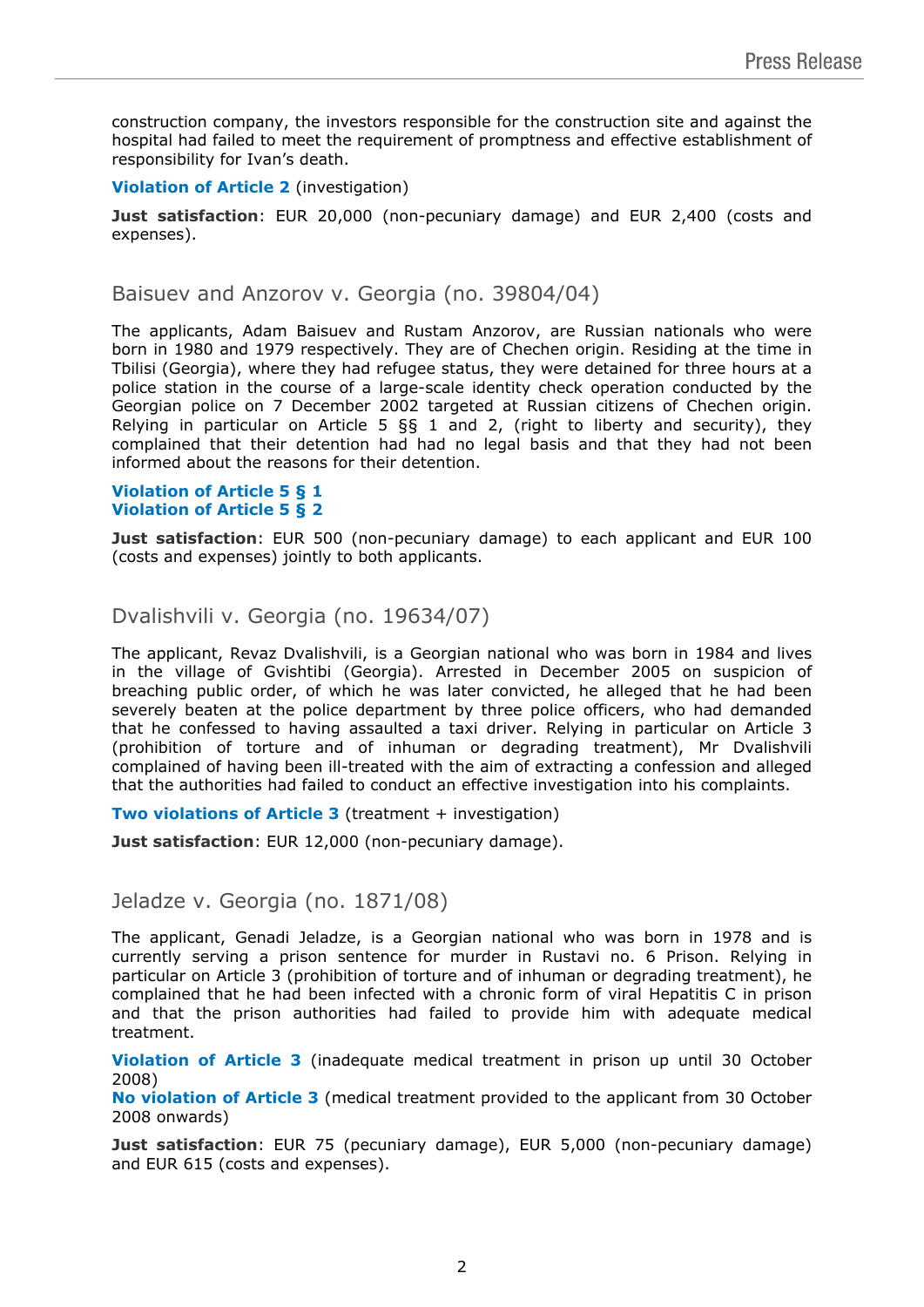# Preziosi v. Italy (no. 67125/01)\* (revision)

The applicants in this case were owners of land which was occupied by the authorities with a view to expropriation, and on which building work was begun. In the absence of formal expropriation and compensation, the applicants brought proceedings seeking damages for the unlawful occupation of their land. The applicants alleged that the occupation of their land had infringed their right to the peaceful enjoyment of their possessions, protected by Article 1 of Protocol No. 1 (protection of property). By a judgment of 5 October 2006, the Court held that the applicants' loss of all ability to dispose of the land, coupled with the lack of a remedy, amounted to a *de facto* expropriation that was incompatible with their right to the peaceful enjoyment of their possessions. It concluded unanimously that there had been a violation of Article 1 of Protocol No. 1. The Court considered that the question of the application of Article 41 (just satisfaction) was not ready for decision and accordingly reserved it. In a letter sent in September 2012, the Government requested revision of the judgment, on the ground that the applicants had died in 2003 and 2004, before the Court had delivered its judgment, and their heirs had never expressed a wish to take part in the proceedings before the Court.

#### **The Court accepted the request for revision of the judgment of 5 October 2006 and, consequently, decided to strike the case out of its list of cases.**

# Čuprakovs v. Latvia (no. 8543/04)

The applicant, Aleksejs Čuprakovs, is a Latvian national who was born in 1978 and is currently serving a prison sentence in Jelgava Prison (Latvia). Diagnosed with bilateral destructive pulmonary tuberculosis, he was admitted to the prison hospital of the Central Prison in Riga in March 2005, where he spent a total of more than six months. Relying in particular on Article 3 (prohibition of torture and of inhuman or degrading treatment), he complained about the detention conditions in the prison hospital, in particular overcrowding, inadequate lighting, draughts and low temperatures in the cell, and inadequate sanitary arrangements. Relying on Article 34 (right of individual petition), he further complained that one of the letters he had received from the European Court of Human Rights had been opened by a prison guard.

**Violation of Article 3** (conditions of detention) **No violation of Article 34**

**Just satisfaction**: EUR 4,000 (non-pecuniary damage).

# G.B. and R.B. v. the Republic of Moldova (no. 16761/09)

The applicants, G.B. and R.B., wife and husband, are Moldovan nationals who were born in 1968 and 1966 respectively and live in  $\Box$ tefan Vodă (the Republic of Moldova). Giving birth to a child in May 2000, Ms B., aged 32 at the time, had a Caesarean section, during which the obstetrician removed her ovaries and Fallopian tubes without obtaining her permission. She has been in treatment to counteract the effects of early menopause since 2001 and has had health problems ever since, including depression and osteoporosis. The courts found the obstetrician guilty of medical negligence, but eventually absolved him of criminal responsibility in 2005. Mr and Ms B. brought civil proceedings against the hospital and the obstetrician, and were awarded damages in the amount of 600 euros. Relying on Article 8 (right to respect for private and family life), they complained of Ms B.'s sterilisation and of the low amount of compensation they had been awarded.

#### **Violation of Article 8**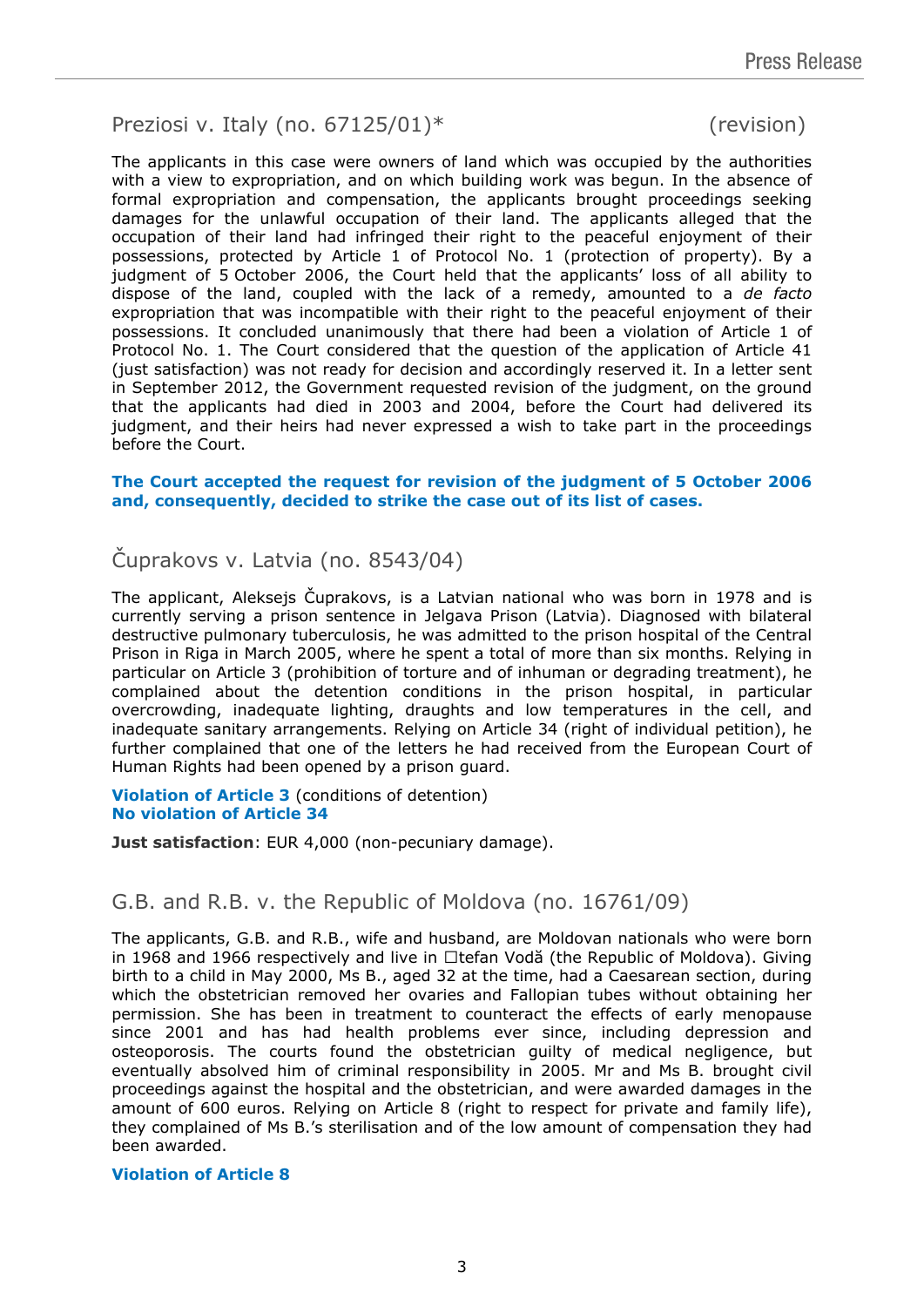**Just satisfaction**: EUR 12,000 (non-pecuniary damage) and EUR 2,000 (costs and expenses) to the applicants jointly.

# Gasanov v. the Republic of Moldova (no. 39441/09)

The applicant, Zeinal Gasanov, is a Georgian national who was born in 1960 and lives in Taraclia (the Republic of Moldova). Arrested in February 2007 on suspicion of fraud and trespassing on private property, of which he was later convicted and sentenced to six years and four months' imprisonment, he alleged that while in temporary detention he had been ill-treated by the police with the aim of extracting a confession. In particular, he maintained that he had been struck on the head with a blunt object, following which he had lost consciousness. Relying in particular on Article 3 (prohibition of torture and of inhuman or degrading treatment), he complained that he had been ill-treated and that the authorities had failed to conduct an effective investigation.

**Two violations of Article 3** (treatment + investigation)

**Just satisfaction**: EUR 12,000 (non-pecuniary damage) and EUR 1,500 (costs and expenses).

## Sopin v. Russia (no. 57319/10)

The applicant, Aleksandr Sopin, is a Russian national who was born in 1954 and lives in Moscow. Arrested in May 2010 on suspicion of aggravated fraud, his pre-trial detention was extended a number of times until his release in September 2011, while the criminal proceedings against him were still pending. Relying on Article 5 § 3 (right to liberty and security), he complained in particular that his right to trial within a reasonable time had been breached.

#### **No violation of Article 5 § 3**

### B.Z. v. Sweden (no. 74352/11) (striking-out)

The applicant, B.Z., is an Eritrean national who was born in 1942. Having arrived in Sweden in April 2006, he applied for asylum, submitting that he had been imprisoned in Eritrea for being unable to inform the authorities of the whereabouts of his sons who had allegedly deserted from military service, and that he had been beaten in prison. His asylum request having been rejected in a decision upheld by the Swedish Migration Court in November 2011, he alleged that he would face treatment in breach of Article 2 (right to life) and Article 3 (prohibition of torture and of inhuman or degrading treatment) if forced to return to Eritrea.

**The Court decided, under Article 37 § 1 (c), to strike the application out of its list of cases** (the validity of the deportation order against the applicant having expired, he may institute a new asylum request)

**Just satisfaction**: The Cour dismissed the applicant's claim for just satisfaction.

# F.N. and Others v. Sweden (no. 28774/09)

The applicants, Mr F.N., his wife and their two minor children, are Uzbek nationals who were born in 1960, 1970, 1998 and 2006 respectively. Having arrived in Sweden in December 2005, they applied for asylum and residence permits, submitting that Mr and Ms N. had been persecuted in Uzbekistan. In particular, Mr N. had been tortured following his participation in a demonstration in Andijan in May 2005. Their request for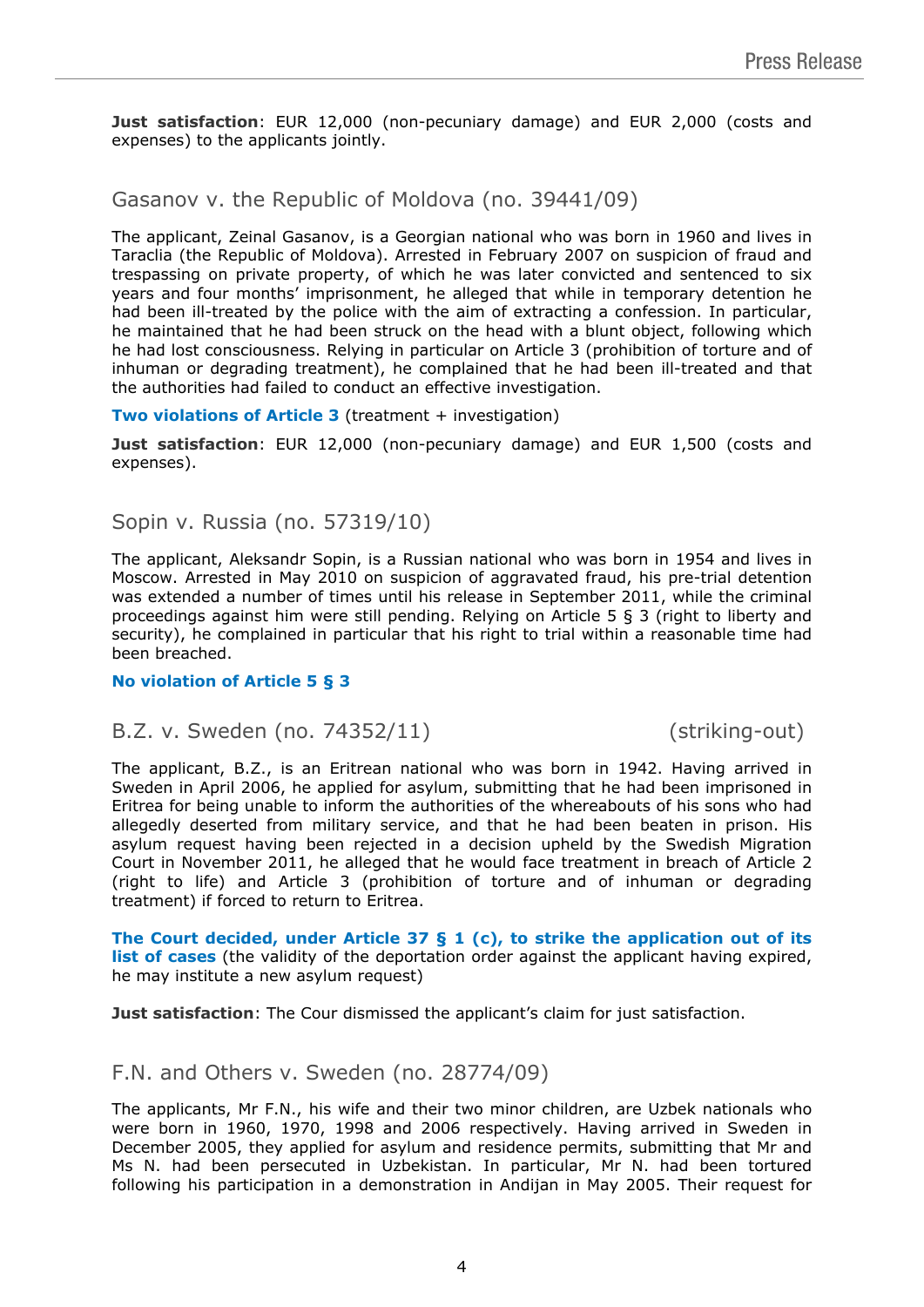asylum and residence permits having been rejected by the Swedish Migration Board in a decision eventually upheld in June 2009, the applicants complained that if deported to Uzbekistan they would be persecuted, arrested, ill-treated and maybe even killed. They also alleged that one of the couple's children was in very poor health and would not receive proper medical treatment in Uzbekistan. They relied on Article 3 (prohibition of torture and of inhuman or degrading treatment).

**Violation of Article 3** (in the event of the applicants' deportation to Uzbekistan)

The Court also decided to continue its indication to the Government (made under Rule 39 of the Rules of Court) that the applicant should not be extradited until the judgment became final or until further order.

**Just satisfaction**: EUR 4,500 (costs and expenses) to the applicants jointly.

### P.Z. and Others v. Sweden (no. 68194/10) (striking-out)

The applicants, P.Z. and her two children, are Afghan nationals who were born in 1975, 1995 and 2004 respectively. Having arrived in Sweden in May 2007, joining P.Z.'s husband and their other children who had arrived there earlier, they applied for asylum, alleging that in Afghanistan the family had been persecuted by the Taliban. The applicants' asylum request having been rejected in a decision upheld by the Swedish Migration Court of Appeal in June 2010, they alleged that they would face treatment in breach of Article 3 (prohibition of torture and of inhuman or degrading treatment) if forced to return to Afghanistan.

**The Court decided, under Article 37 § 1 (c), to strike the application out of its list of cases** (the validity of the deportation order against the applicants having expired, they may institute a new asylum request)

**Just satisfaction**: EUR 2,000 (costs and expenses) to the applicants jointly.

### Tasarsu v. Turkey (no.  $14958/07$ )\*

The applicant, Hacer Taşarsu, is a Turkish national who was born in 1979 and lives in Adana. On 16 February 2006, with several hundred other persons, she took part in a gathering in Adana for the purpose of making a statement to the press, held in front of a local branch of the DTP, a left-wing party in the pro-Kurdish movement. After a warning not to make this press statement, the police took demonstrators into custody. Relying in particular on Article 3 (prohibition of torture and of inhuman or degrading treatment), Ms Taşarsu alleged that she had been subjected to ill-treatment while held in police custody. She also complained of the inadequacy of the investigation conducted by the domestic authorities.

#### **No violation of Article 3** (treatment) **Violation of Article 3** (investigation)

**Just satisfaction**: The applicant did not make a claim for pecuniary or non-pecuniary damage; the Court further dismissed her claim for costs and expenses.

#### Repetitive cases

The following cases raised issues which had already been submitted to the Court.

*Andreyeva v. Azerbaijan* (no. 19276/08) *Gurbanova v. Azerbaijan* (no. 18005/08)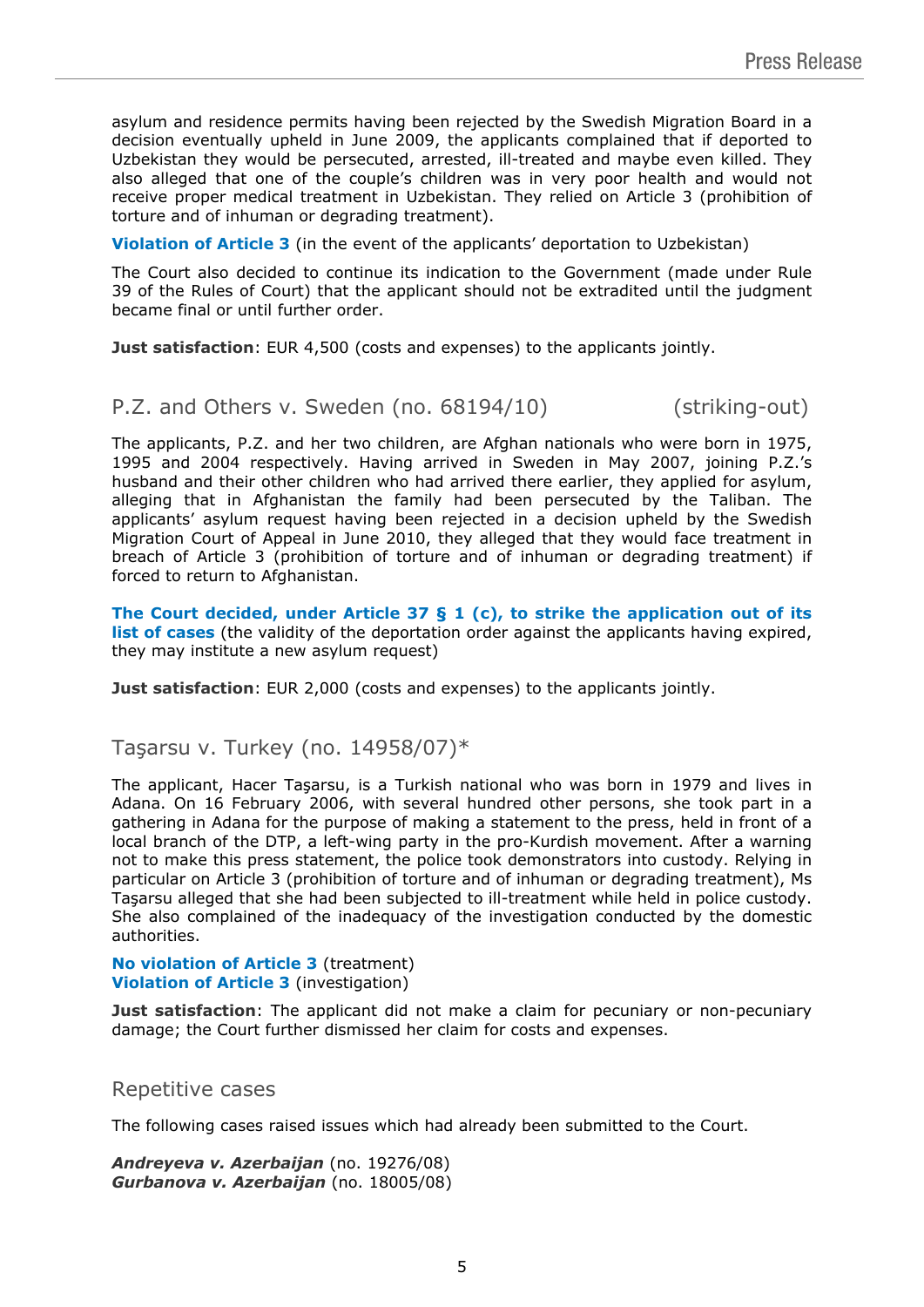*Heydarova v. Azerbaijan* (no. 59005/08) *Yusifova v. Azerbaijan* (no. 25315/08) **Violation of Article 6 § 1** (as regards the four cases) **Violation of Article 1 of Protocol No. 1** (as regards the cases of *Andreyeva*, *Heydarova*, and *Yusifova*)

*Vuldzhev v. Bulgaria* (no. 6113/08) **Violation of Article 8**

*Chillemi v. Italy* (no. 70800/01)\* *de Gregorio v. Italy* (no. 24294/03)\* *Maselli v. Italy* (no. 24887/03)\* *Scala v. Italy* (no. 70818/01)\* *Uguccioni v. Italy* (no. 62984/00)\*

**Violation of Article 1 of Protocol No. 1** (as regards the five cases) **Violation of Article 6 § 1** (as regards the cases of *Chillemi, Maselli, Scala*, and *Uguccioni*)

*Collarile and Thirteen Other Applications v. Italy* (nos. 10652/02, 21532/05, 37211/05, 6723/06, 12373/06, 13553/06, 23446/06, 28978/06, 29698/06, 29699/06, 29704/06, 23003/06, 25473/06, and 29693/06)\*

**Coppola and Others v. Italy** (nos. 5179/05, 14611/05, 29701/06, 9041/05, and 8239/05)\*

**Inadmissible** – as regards applications nos. 13553/06 (four of the applicants) and 23003/06 (one of the applicants) **Violation of Article 8** (right to respect for private life) – as regards the remaining other applications **Violation of Article 8** (right to respect for correspondence) – as regards application no. 21532/05 **Violation of Article 1 of Protocol No. 1** (protection of property) – as regards application no. 21532/05 **Violation of Article 2 of Protocol No. 4** (freedom of movement) – as regards application no. 21532/05 **Violation of Article 13** (right to an effective remedy) – as regards the case of *Collarile and Thirteen Other Applications*, as well as applications nos. 14611/05 and 29701/06 **Violation of Article 3 of Protocol No. 1** (right to free elections) – as regards application no. 10652/02 **Violation of Article 6 § 1** (length of proceedings) – as regards application no. 21532/05

*Alpatov and Others v. Ukraine* (no. 7321/05 and 107 other applications) **Violation of Article 6 § 1 Violation of Article 1 of Protocol No. 1 Violation of Article 13**

Length-of-proceedings cases

In the following cases, the applicants complained in particular about the excessive length of non-criminal proceedings.

*Bećirović v. Croatia* (no. 45379/10) *Lončar v. Croatia* (no. 42969/09) *Marelja v. Croatia* (no. 4255/10) *Lengyel v. Hungary* (no. 34567/08)